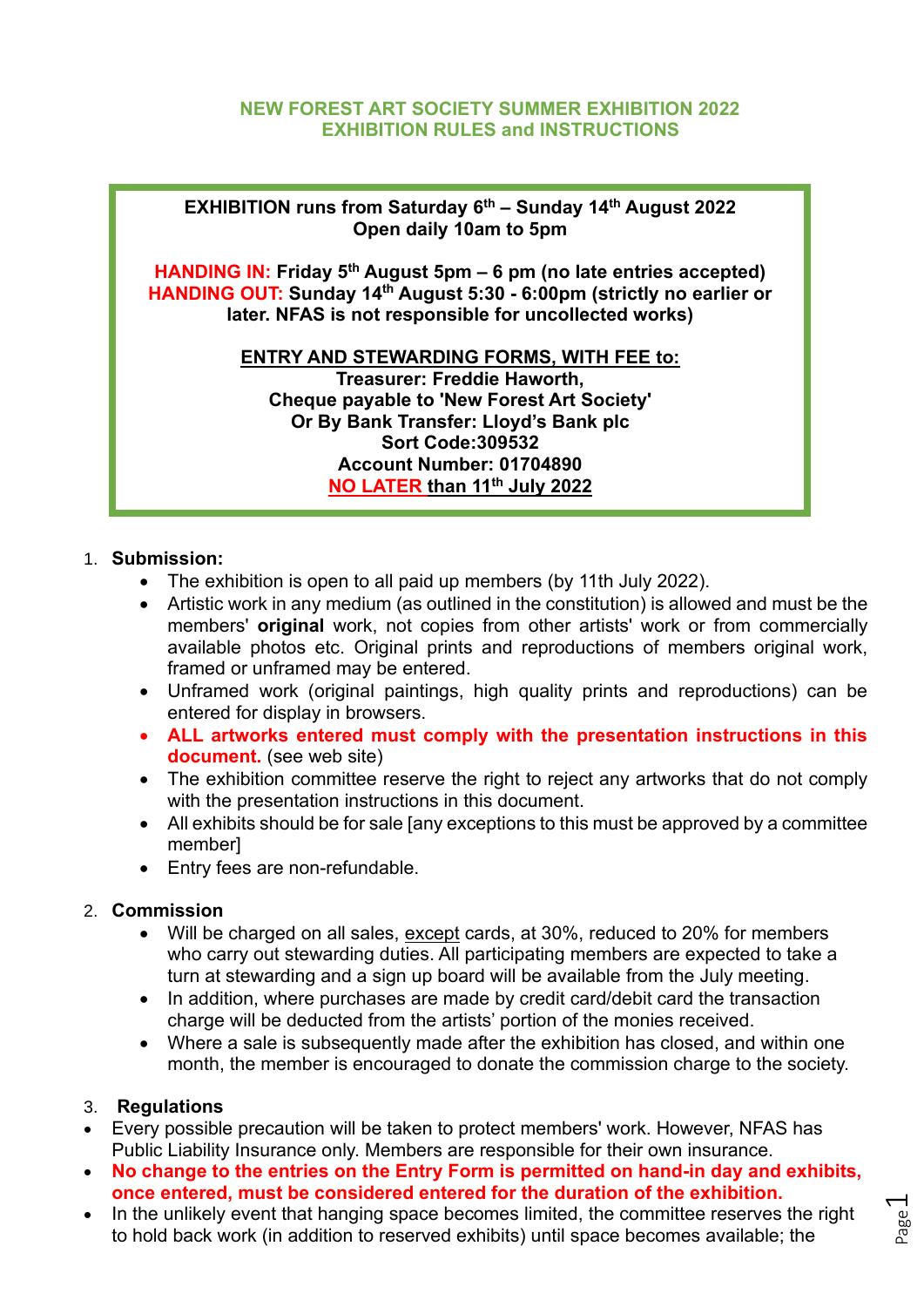committee will be as equitable as possible in this process. (Entry fee will be refunded if not hung).

- No artist can request a specific position before or after the exhibition has been organised.
- The committee requests that members give consideration to the number of large or heavy scale exhibits entered with respect to hanging space/limitations of strength of the supports.
- The price of exhibits, as set by the member, will not be negotiable by potential purchasers.
- Purchasers are permitted to take their purchase at the time of purchase. A hung picture will be replaced by the artist's reserve, if one has been entered, or the artist will be contacted by the steward on duty/member of the exhibition committee for a possible replacement.
- Miniatures, unframed pictures and cards can be replaced at no extra fee, but the artist is responsible for monitoring these sales and notifying stewards on the day [record in file]
- Artists are strongly encouraged to submit an updated short 'Artist Profile' for inclusion in a display folder (A4 size). N.B in accordance with General Data Protection Regulations [GDPR] May 2018 Members need to be aware that their contact details will be on display to general public.
- One exhibit of all members' entries will be photographed and images placed on the Society's website following the exhibition, and any may be used for advertising purposes, **unless** notified by an individual artist that permission is withheld.
- Your signature on the Entry Form will be acknowledgement of your acceptance of these rules and instructions.

# 4. **Quantity of entries and non-refundable fees:**

• Framed pictures or box canvases, including framed reproductions or original prints, for hanging – **no previously submitted work.** 

**Maximum of 4 pictures** - Members submitting 4 paintings should choose from the two following options:

 **Option A:** 1 large painting [max 100cm by 100cm / 100cm by 125cm] plus 3 medium paintings

**Option B: 4 medium sized paintings [approx.: below 75cm by 60/50cm]** Fee: **£4.00 per entry**.

- Members will be contacted if replacement painting required/after a sale. NB. the **£4.00 entry** fee, will be deducted from proceeds of sales.
- Maximum of **4** miniatures (no larger than 12.5cms x 18cms including frame). Fee **£2.00 per** entry.
- Maximum of **6** unframed mounted pictures, original prints and/or reproductions (to be displayed in racks). Fee: **£3.00 per entry.**
- Maximum of **50** individual cards [no packs], maximum size 16.5cms x 22.8cms. Fee 10p per card. **All priced at the same cost to the artist / see entry form**

# 5. **Presentation of Exhibits**

**Original paintings to be hung:** It is desirable to have work professionally framed. If framing yourself, ensure that you comply with the following:

- Mounts are clean and well cut and glass is free from dust.
- Frames are clean and well-constructed (NOTE metal, photo, plastic and clip frames are not acceptable).
- If using a bought frame, any hanging clips and fixtures for standing are to be removed, ensure surface is flat after removal and the backing board reversed to give a smooth surface.
- The reverse of glazed paintings are neatly sealed with picture framing tape\* fixed over the frame and backing board (NOTE masking, parcel or duct tape not acceptable).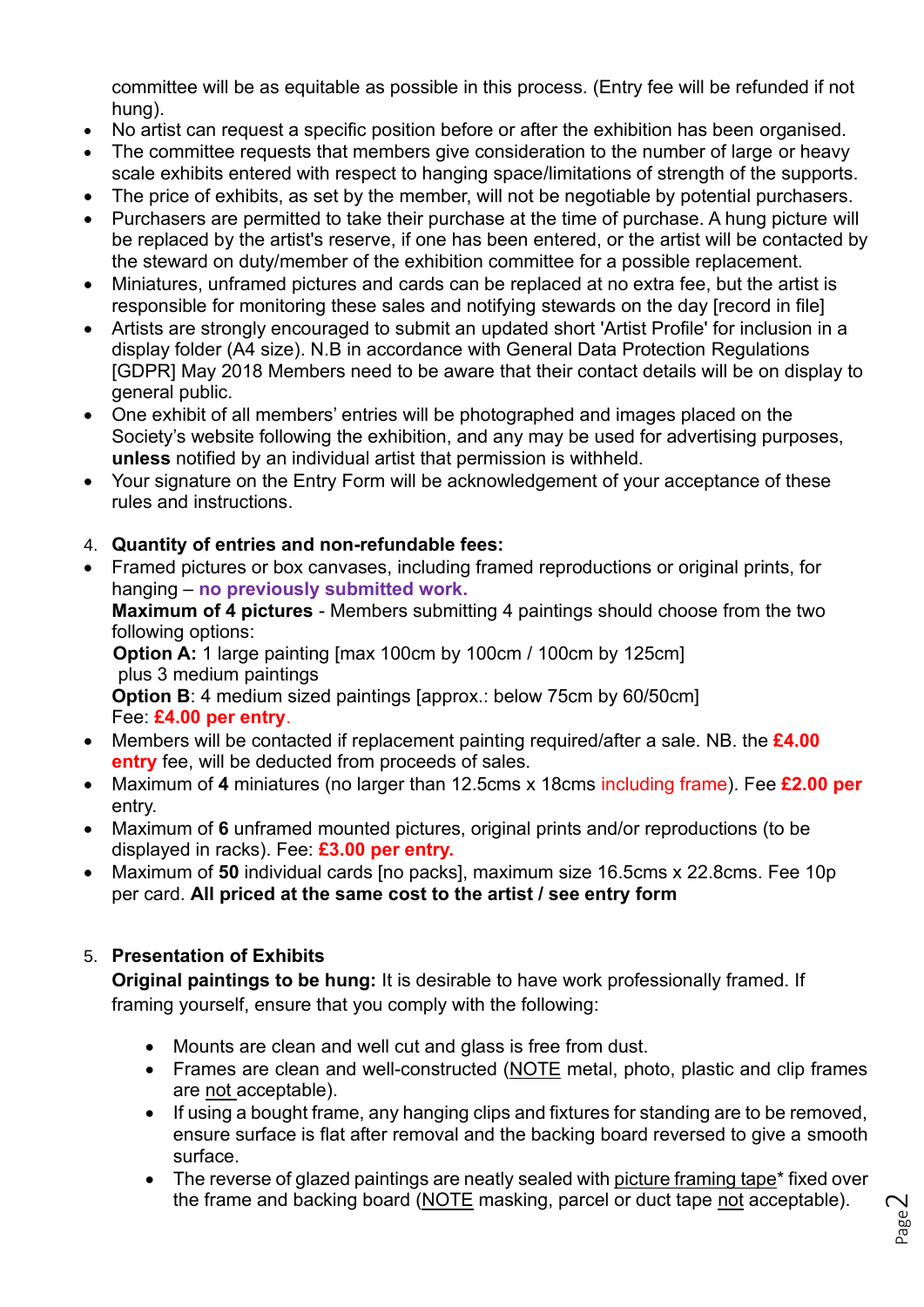- D-rings are placed one third from the top of the frame with taut cord securely attached (NOTE eyelet rings or other frame attachments, wire or string not acceptable).
- If box canvases are not framed, the canvas must be stapled or tacked to the back only and the sides should be clean and tidy or painted.

## **Labelling:**

- Work is signed or initialled, with a label securely stuck to the back with the artist name, title of work, medium and price.
- In addition, a tie-on (luggage style) label secured with adhesive tape to the top back of the picture, on a string long enough for it to hang over the front (approx. 15cms/6"), with the same detail as above.
- Original artwork from printmaking methods and digital art to be clearly labelled with the limited edition.
- NFAS Exhibition Committee will be printing the display labels.

## **Unframed work – original paintings and prints (not to be hung):**

- Mounted work should have clean and tidy mounts. Paintings on board, which are not mounted, are accepted.
- A firm backing should support all work, which should be securely covered in cellophane, labelled on the back with the artist name, title of work, medium and price.
- Prints of original paintings must be clearly labelled as such (e.g. "Print from an original watercolour").
- Prints must be high quality, preferably a 'Giclee' print on an 'archival' surface, thus ensuring a high level of longevity and quality to the print; and labelled as such. If not 'Giclee' or an archival print, identify paper and inks used, for example, "Inkjet print on fine art paper using archival quality ink".
- Prints and reproductions should be identified as such for prospective purchasers.

## **Cards:**

• Placed in cellophane, showing name of the artist and price. These can be originals or photos/prints of originals. Cards to be priced at artist discretion: **but MUST be ALL the same price.**

\**Picture Framing Tape: for example, Sekismi Brown Sealing Tape purchased from Wessex Picture Framers or on line from SAA or Jacksons Art.*

(*A print is a work derived from the artist original artwork. A reproduction is a copy of the artist work created in another medium. Both must be endorsed with the artist's actual signature.)*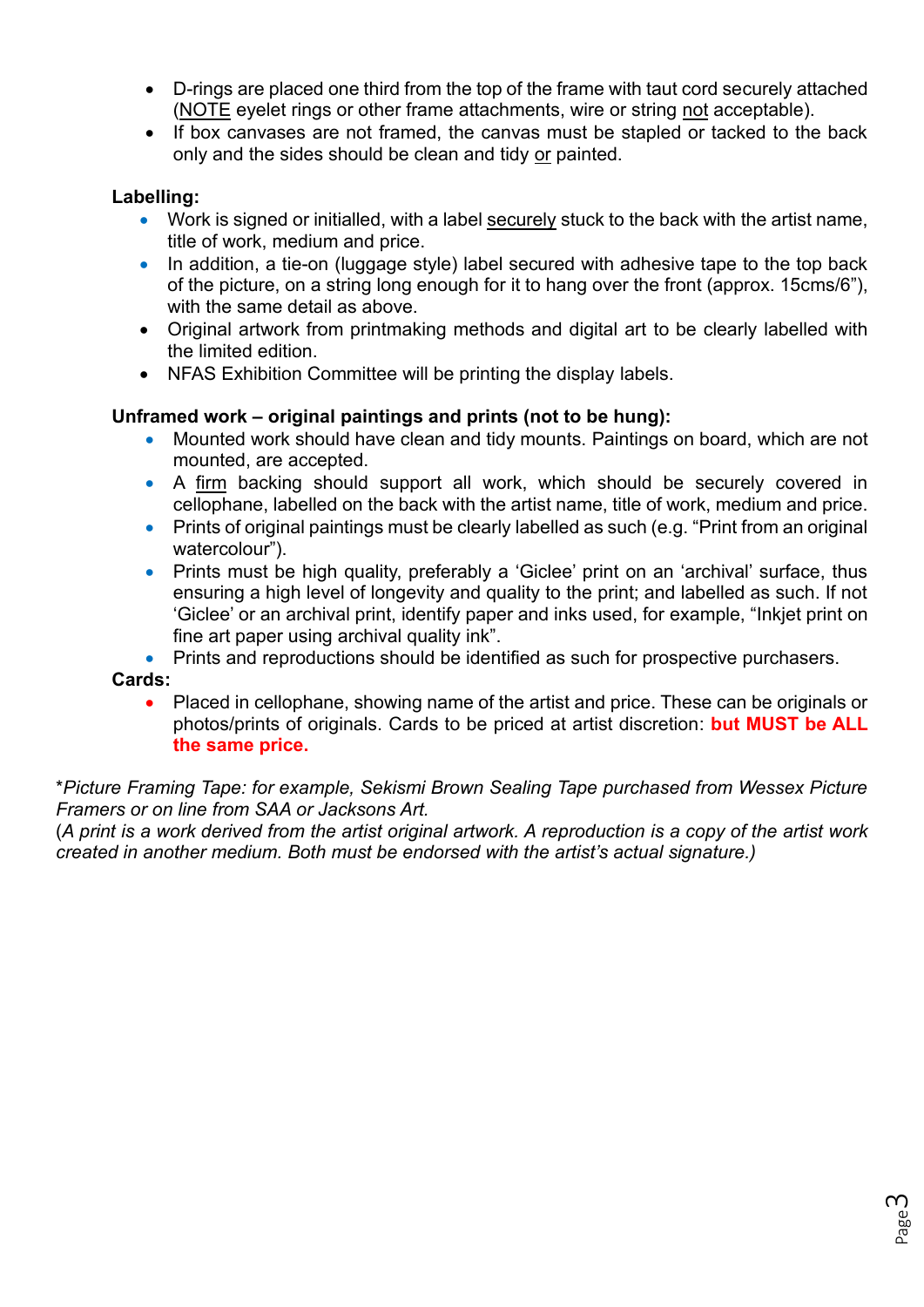# **NEW FOREST ART SOCIETY SUMMER EXHIBITON 2021 ENTRY FORM: please retain a copy for your own records**

### **ADDRESS: TELEPHONE NUMBER:**

#### **Framed original paintings and box canvases:**

| .<br><b>Title of Work</b>          | <b>Medium</b> | <b>Price</b> | <b>Entry Fee</b> | <b>Checked In / Checked Out</b><br>[initials] | Sold & Date |
|------------------------------------|---------------|--------------|------------------|-----------------------------------------------|-------------|
| ъ.                                 |               |              |                  |                                               |             |
| 2.                                 |               |              |                  |                                               |             |
| 3.                                 |               |              |                  |                                               |             |
| 4.                                 |               |              |                  |                                               |             |
| Replacement: Stewards record here: |               |              |                  |                                               |             |

#### **Miniatures**

| <b>Title of Work</b>                     | <b>Medium</b> | <b>Price</b> | <b>Entry Fee</b> | Checked In/ Checked Out   Sold & Date<br>[initials] |  |
|------------------------------------------|---------------|--------------|------------------|-----------------------------------------------------|--|
| -1.                                      |               |              |                  |                                                     |  |
| 2.                                       |               |              |                  |                                                     |  |
| 3.                                       |               |              |                  |                                                     |  |
| 4.                                       |               |              |                  |                                                     |  |
| <b>Replacement: Stewards record here</b> |               |              |                  |                                                     |  |